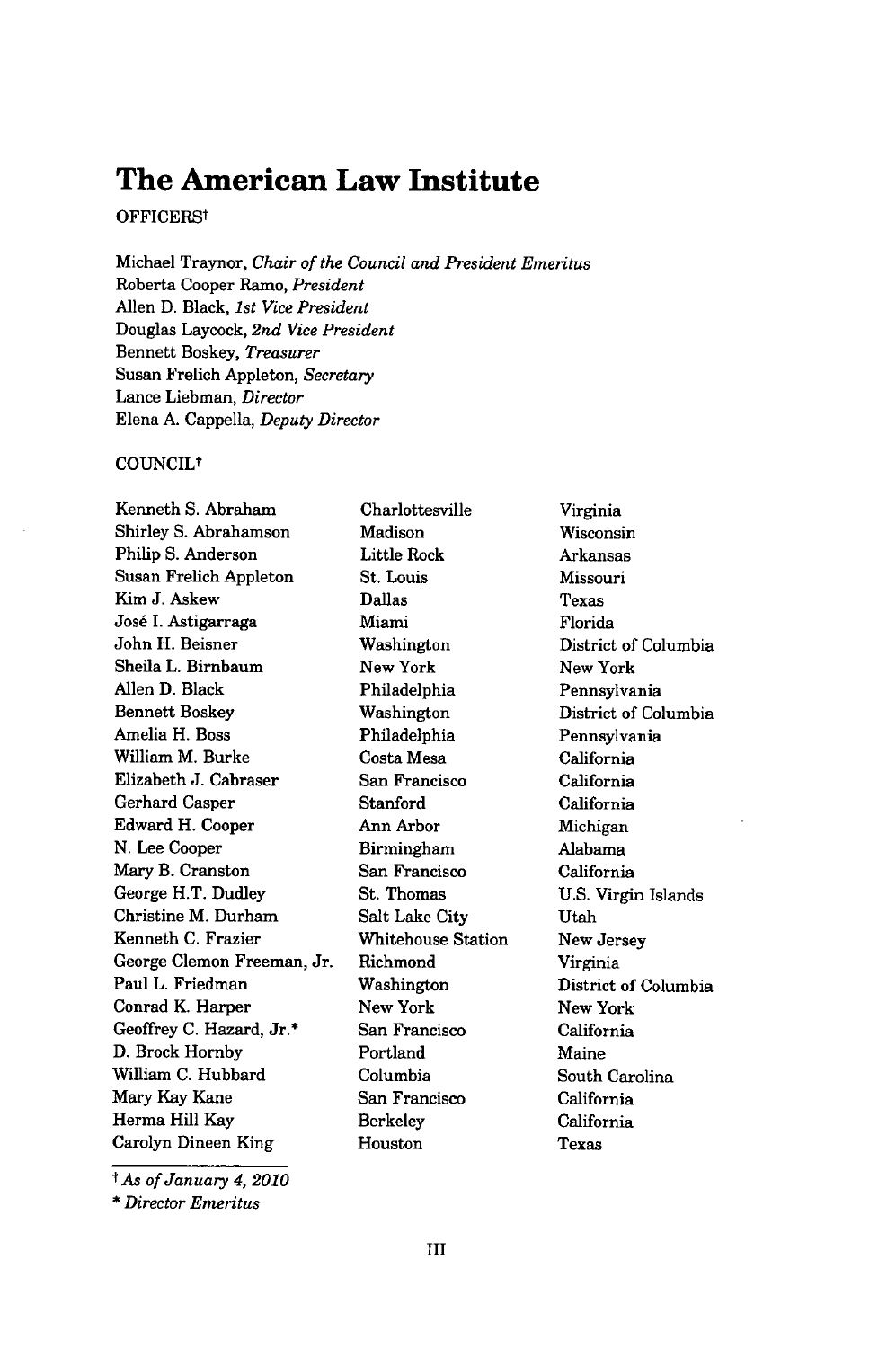#### **COUNCIL**

Carolyn B. Lamm Derek P. Langhauser Douglas Laycock David F. Levi Martin Lipton Gerard E. Lynch Myles V. Lynk Margaret H. Marshall M. Margaret McKeown John J. McKetta, III Robert H. Mundheim Kathryn A. Oberly Harvey S. Perlman Ellen Ash Peters Roberta Cooper Ramo David W. Rivkin Lee H. Rosenthal Mary M. Schroeder Wm. Reece Smith, Jr. Jane Stapleton Robert A. Stein Larry S. Stewart Elizabeth S. Stong Michael Traynor Bill Wagner Herbert P. Wilkins Diane P. Wood

#### *Council Emeriti*

Michael Boudin Boston Hugh Calkins Cleveland William T. Coleman, Jr. Washington Roger C. Cramton Ithaca Vester T. Hughes, Jr. Dallas Nicholas deB. Katzenbach Princeton Pierre N. Leval New York Betsy Levin Washington Hans A. Linde Salem Robert MacCrate New York Vincent L. McKusick Portland Roswell B. Perkins\*\* New York Louis H. Pollak Philadelphia Patricia M. Wald Washington Lawrence E. Walsh Oklahoma City William H. Webster Washington George Whittenburg Amarillo

Washington South Portland Ann Arbor Durham New York New York Tempe Boston San Diego Austin New York Washington Lincoln Hartford Albuquerque New York Houston Phoenix Tampa Canberra Minneapolis Miami Brooklyn Berkeley Tampa Newton Chicago

District of Columbia Maine Michigan North Carolina New York New York Arizona Massachusetts California Texas New York District of Columbia Nebraska Connecticut New Mexico New York Texas Arizona Florida Australia Minnesota Florida New York California Florida Massachusetts Illinois

Massachusetts Ohio District of Columbia New York Texas New Jersey New York District of Columbia Oregon New York Maine New York Pennsylvania District of Columbia Oklahoma District of Columbia Texas

\*\* *President Emeritus and Chair of the Council Emeritus*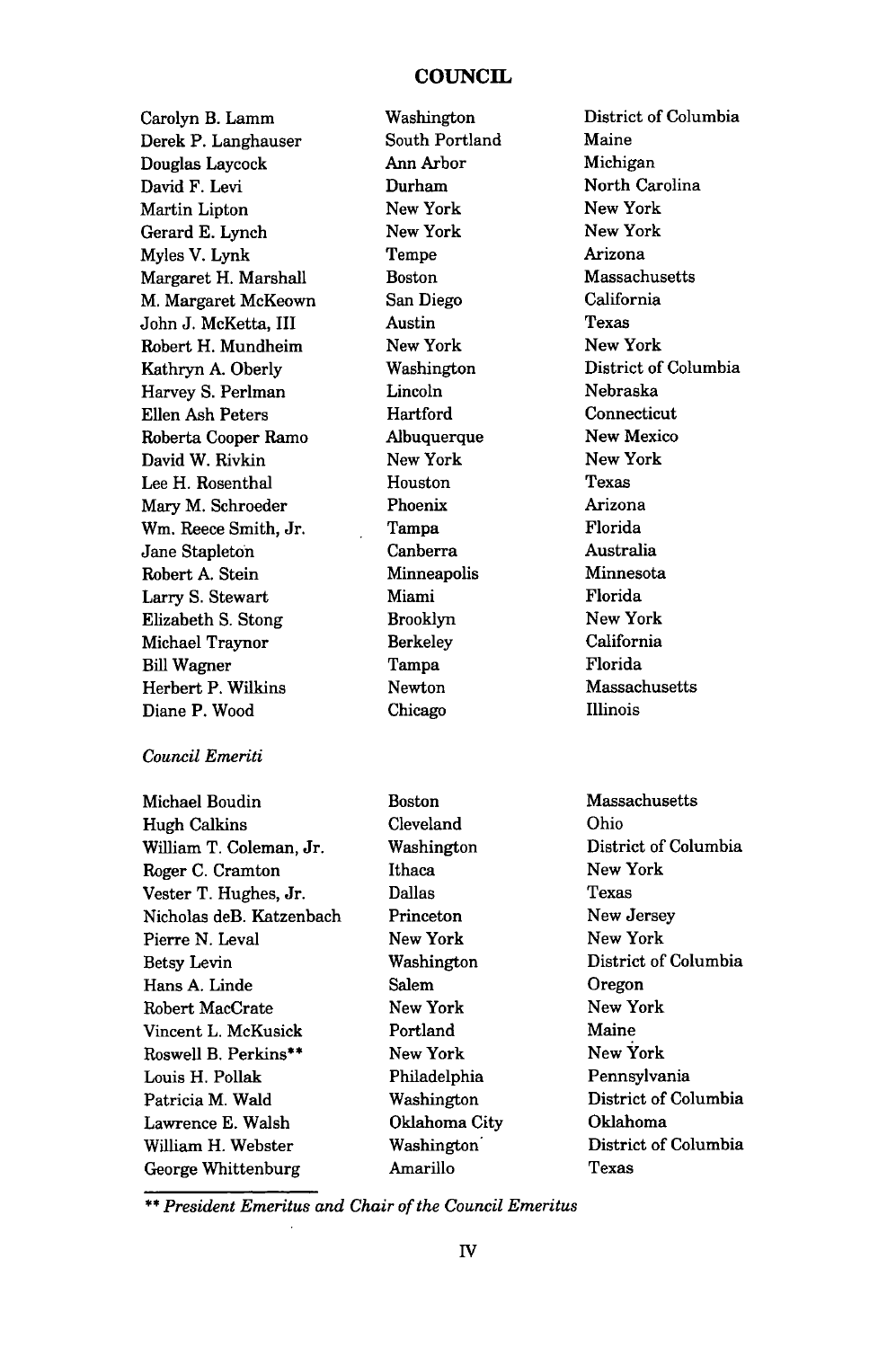#### **PRINCIPLES OF THE LAW OF SOFTWARE CONTRACTS**

#### **REPORTER**

ROBERT **A.** HILLMAN, Cornell Law School, Ithaca, NY

## **ASSOCIATE REPORTER**

**MAUREEN A.** O'RouRKE, Boston University School of Law, Boston, MA

#### **ADVISERS**

WILLIAM Y. ARMS, Cornell University Computer Science Department, Ithaca, NY **DAVID E.** BARTLETT, Broomfield, **CO**

**AMELIA** H. Boss, Drexel University Earle Mack School of Law, Philadelphia, PA

**JEA** BRAUCHER, University of Arizona, James **E.** Rogers College of Law, Tucson, AZ

WILLIAM CURTIS BRYSON, **U.S.** Court of Appeals, Federal Circuit, Washington, **DC**

WILLIAM M. **BURKE,** Shearman **&** Sterling (retired), Costa Mesa, **CA**

NEIL B. **COHEN,** Brooklyn Law School, Brooklyn, NY

JENNIFER B. **CoPLAN,** Cooley Godward Kronish, New York, NY

**E. ALLAN** FARNSWORTH, Columbia University School of Law, New York, NY [Deceased **2005]**

**JANE C. GINSBURG,** Columbia University School of Law, New York, NY

DAVID **C.** GODBEY, **U.S.** District Court, Northern District of Texas, Dallas, TX

ANDREW **C.** GREENBERG, Novato, **CA**

KAREN L. HAGBERG, Morrison & Foerster, New York, NY

WILLIAM H. HENNING, University of Alabama School of Law, Tuscaloosa, AL [from **2007]**

P. BERNT HUGENHOLTZ, University of Amsterdam Institute for Information Law, Amsterdam, The Netherlands

TERRY J. ILARDI, IBM Corporation, Armonk, NY [from 2005]

**MICHELE** C. KANE, The Walt Disney Company, Burbank, CA

**RUSSELL** KOROBKIN, University of California at Los Angeles School of Law, Los Angeles, CA

MARK A. LEMLEY, Stanford Law School, Stanford, CA

HEATHER J. MEEKER, Greenberg Traurig, East Palo Alto, CA [from 2006]

SUsAN BARBIERI MONTGOMERY, Foley Hoag; Northeastern University School of Law and School of Business Administration, Boston, MA

HARVEY S. PERLMAN, University of Nebraska, Lincoln, NE

KAREN M. SANDLER, Software Freedom Law Center, New York, **NY** [from 2007]

**DIANE** W. SAVAGE, Cooley Godward Kronish, Palo Alto, CA

ROBERT E. SCOTT, Columbia University School of Law, New York, NY

**EDWIN** E. SMITH, Bingham McCutchen, Boston, MA

FRED **VON** LoHMANN, Electronic Frontier Foundation, San Francisco, **CA**

ELIZABETH WARREN, Harvard Law School, Cambridge, MA

JANE KAUFMAN WINN, University of Washington School of Law, Seattle, WA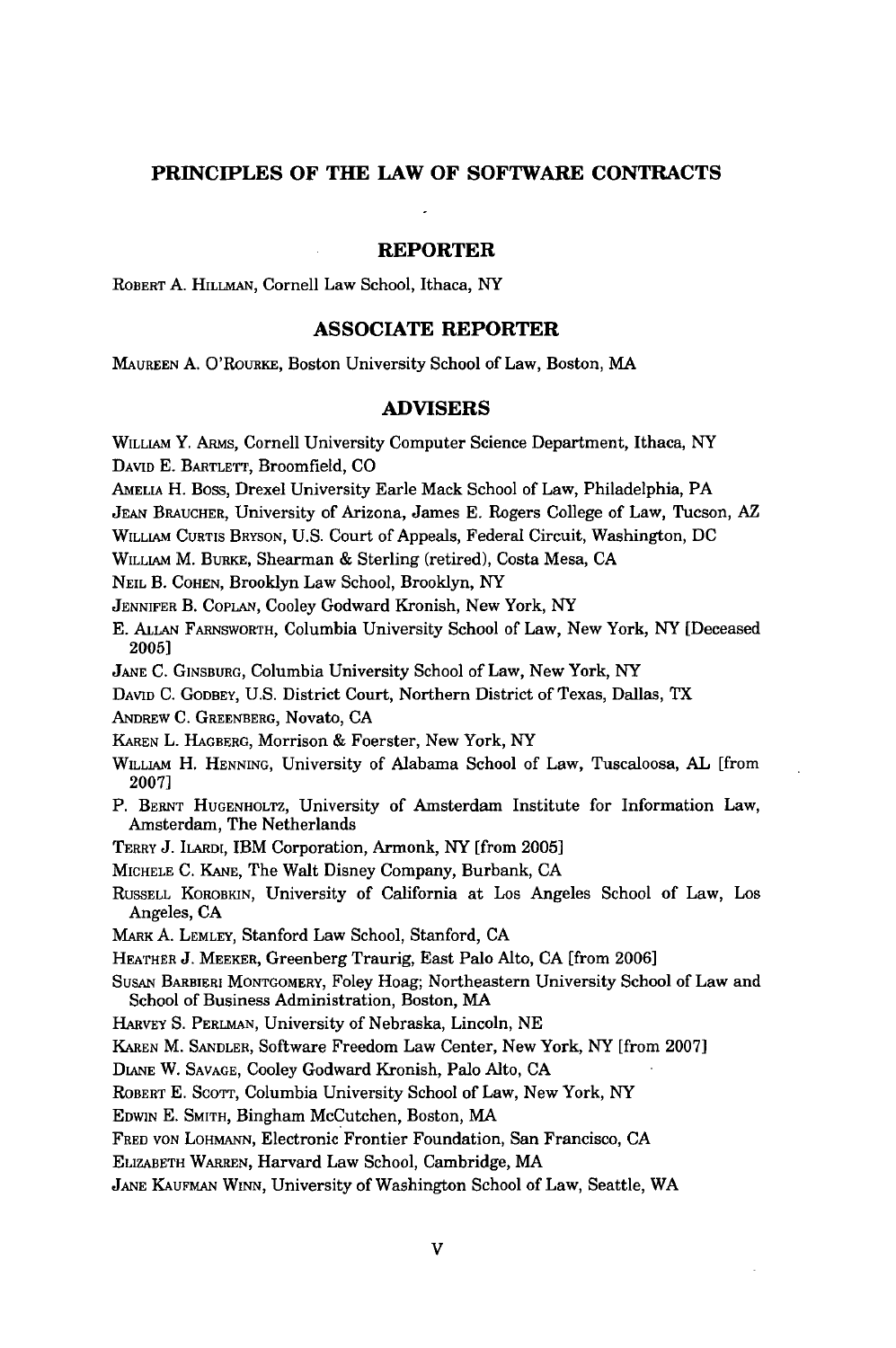# **LIAISONS**

 $\cdot$ 

*For the ABA Section of Science and Technology Law* **RICHARD** L. **FIELD,** Cliffside Park, NJ

*For the Business Software Alliance* EMERY SIMON, Washington, **DC** JESSE FEDER, Washington, DC (Alternate)

*For the Uniform Law Commission* BORIS **AUERBACH,** Indianapolis, IN